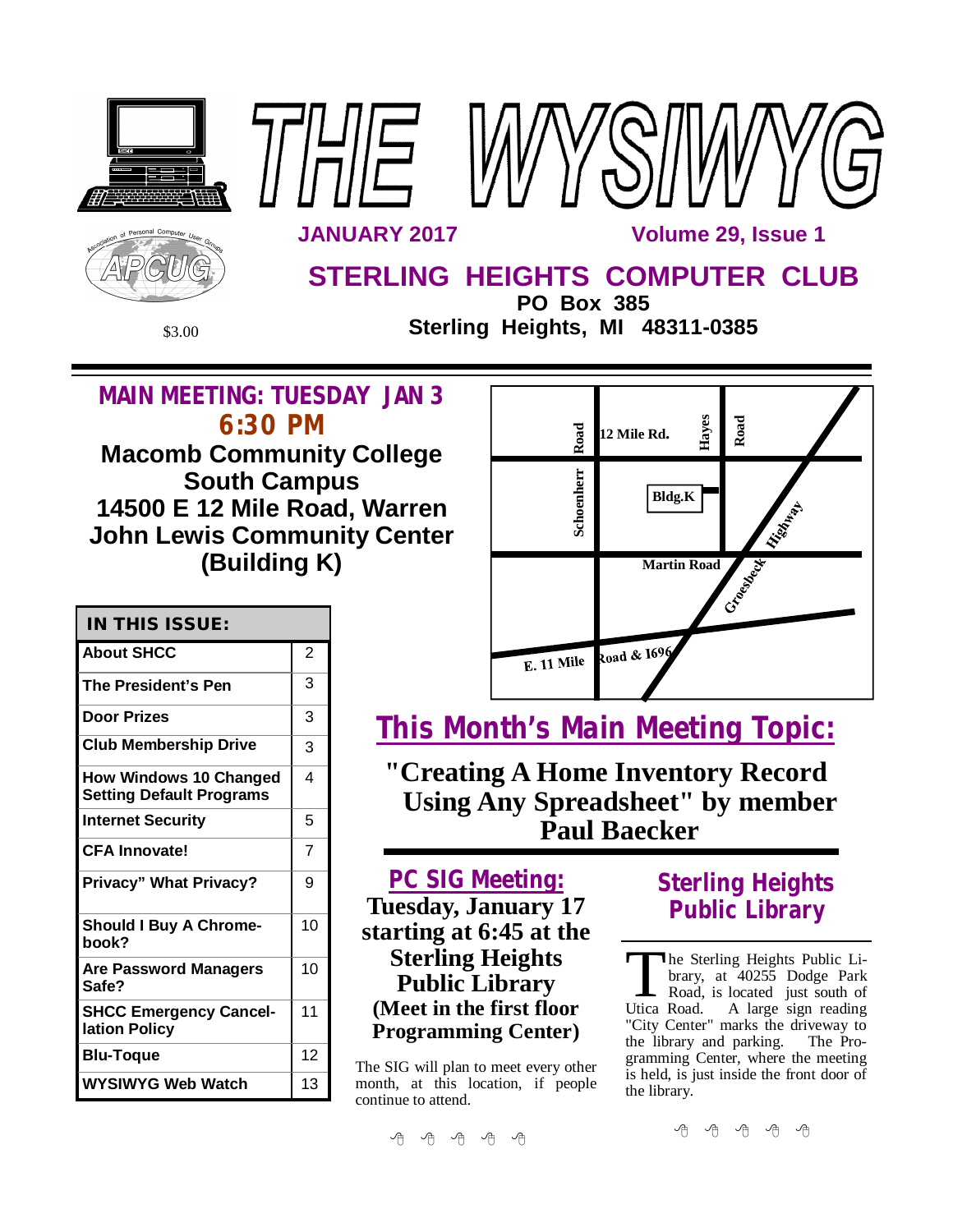**Guests and visitors are welcome. People can attend any SHCC meetings during two consecutive months before deciding to become a member or not. Meetings include the main meeting and SIG. July and August don't count since there is no main meeting. Membership includes admission to all SHCC functions and the newsletter. Membership is open to anyone. It is not limited to the residents of Sterling Heights.**

### **DUES: \$25/YEAR**

### **Resource People:**

Family Tree Firefox FoxPro General Computer Questions Hardware MS Publisher MS Word Spreadsheets

Rick Schummer Jack Vander-Schrier John Rady Rick Kucejko Rick Schummer Rick Schummer

Rick Schummer Don VanSyckel

## **SHCC Coordinators:**

| Hardware<br>MS Publisher<br>MS Word<br>Spreadsheets                                                                                                                                                                                                                              | John Rady<br>Rick Kucejko<br><b>Rick Schummer</b><br><b>Rick Schummer</b>                                                      | 2016 SHCC Officers |
|----------------------------------------------------------------------------------------------------------------------------------------------------------------------------------------------------------------------------------------------------------------------------------|--------------------------------------------------------------------------------------------------------------------------------|--------------------|
| <b>SHCC Coordinators:</b><br>Associate Editor<br>Door prizes<br>Greeter for visitors<br>Newsletter publisher Rick Kucejko<br>Program Coordinator Mike Bader<br>Publicity<br>Resource People<br>PC SIG<br>Welcome & check-in Jim Waldrop<br>desk.<br>Web Site<br>Web Watch column | Rick Schummer<br>Don VanSyckel<br>Jim Waldrop<br>Patrick Little<br>open<br>Jack Vander-Shrier<br>Don VanSyckel<br>Paul Baecker |                    |
|                                                                                                                                                                                                                                                                                  | <b>Contact Information:</b>                                                                                                    |                    |

Paul Baecker

### 586-286-2314

Mike Bader Rick Kucejko Patrick Little Rick Schummer Don VanSyckel Jack Vander-Schrier (**Call Jack after noon)**



**CLUB ADDRESS:** PO Box 385, Sterling Heights, MI 48311-0385 **CLUB E-MAIL ADDRESS:** [Info@SterlingHeightsComputerClub.org](mailto:Info@SterlingHeightsComputerClub.org) **CLUB WEB PAGE:** <http://www.SterlingHeightsComputerClub.org>

## **Four Month Meeting Schedule:**

- **JANUARY 2017** 3 - SHCC – **"Creating A Home Inventory Record Using Any Spreadsheet" by member Paul Baecker** 4 - COMP meeting
- 8 SEMCO meeting
- 17 PC SIG

President: Don VanSyckel V. President: Mike Bader Secretary: Rick Kucejko Treasurer: Bernie DeFazio

Don VanSyckel<br>Rick Kucejko

President: I<br>Secretary: I

V. Presiden<br>Treasurer: 1

Bernie DeFazio

President: Mike Bader

#### **FEBRUARY 2017** 7 - SHCC – **"CD/DVD/USB,**

- **Dual boot, virtual box and more" by member Mike Bader** 8 - COMP meeting
- 12 SEMCO meeting
- **MARCH 2017** 1 - COMP meeting
- **7 SHCC "Quadcopter With Computer Control" by Sam Chapatwala of the Detroit Beagle-bone Community Meetup**
- 12 SEMCO meeting
- ? PC SIG

#### **APRIL 2017**

- 4 SHCC—Main Meeting
- 5 COMP meeting
- 9 SEMCO meeting

## **Other Computer Clubs:**

As a member of SHCC, you can attend meetings of other clubs where we have reciprocating membership agreements, at no charge.

#### **Computer Club of Marysville and Port Huron (COMP)**

Time: 1st Wednesday, 7:00PM Place: Mackenzie Bldg, Room 201, St Clair Community College, Clara E McKenzie Library-Science Building, 323 Erie St. Port Huron, MI (810) 982-1187 Web Page:<http://www.bwcomp.org> Reciprocating: Yes

#### **South Eastern Michigan Computer Organization (SEMCO)**

Time: 2nd Sunday at 1:30PM Place: Altair, 1820 E Big Beaver Road, Troy, MI 48083 (248) 840-2400 Web page: <http://www.semco.org> Reciprocating: Yes

#### **Royal Oak Computer Club**

Time: Every Wednesday at 12:30 Place: Mahany/Meineger Senior Community Center 3500 Marais Ave. Royal Oak, MI 48073 248-246-3900 Reciprocating: No

Newsletter submissions are due 10 days before the club meeting, but the earlier the better. They should be sent to :

- WYSIWYG Publisher
- 5069 Fedora, Troy, MI 48098
- OR at the e-mail addresses: newslet-

Unless stated otherwise, all materials contained in this newsletter are copyrighted by the Sterling Heights Computer Club. License is hereby granted to other clubs (non-profit) to reprint with credit.  $\odot$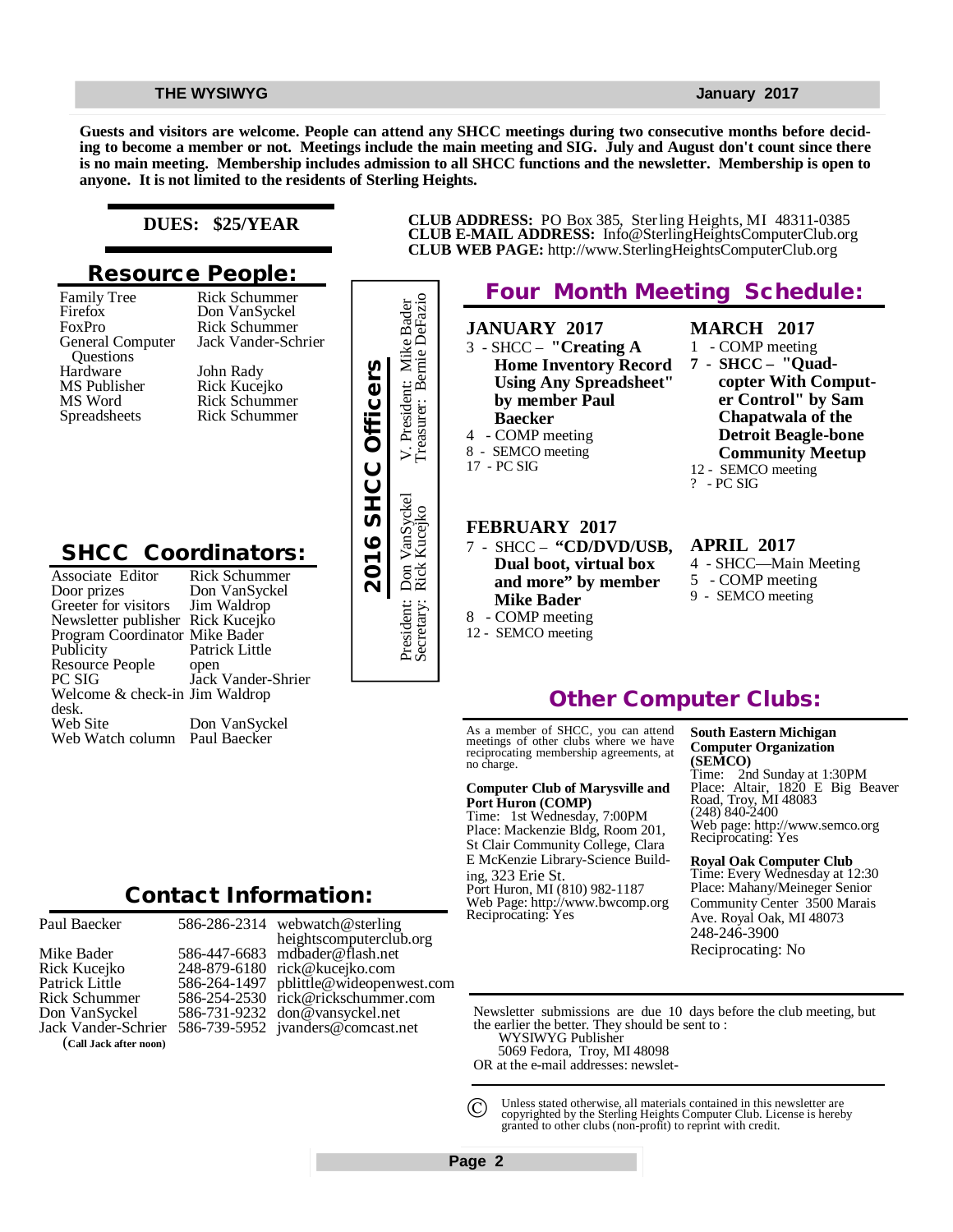### **The President's Pen**   *by Don VanSyckel*

**Hermannish Conserverything on your list?** Or did you get everything on your list? Or did appy New Year!! I hope everyone had a good Christmas and New Year holiday. Did Santa pass you by? I enjoyed hearing about all the new technology items from Mr. Tapaninen from Microcenter in November. Any of these items under your tree?

There's not much under my tree. In fact there isn't a tree, of any size. I broke my leg in two places the Sunday before Christmas and there is definitely no joy in Whooville. I will not be at the January meeting and possibly t one either. It's difficult typing propped up on one arm so I'm cutting<br>this article short. article

This month's presentation should be a good one for those of you lucky enough to attend. SHCC member Paul Baecker will present an inventory from scratch in a spreadsheet. Inventory sounds so formal, but this applies to many hobbies, a DVD inventory, software inventory, financial documents, and any other collection of items you have.



## **Presenters Wanted**

T he officers invite any member to make a presentation at the main meeting.

If there is some software you have been using and think others may be interested as well, or there is a computer topic you would like to present to other members, please call or e-mail Don VanSyckel. Making presentations is not that difficult. The hour goes by before you know it and there is always enough material to cover in a software package so that the hour is easy to fill.

If there is a topic you are interested in or something you would like demonstrated, please see any of the officers. They are always interested in what the members would like to see.

9 9 9 9 9

### **VISIT THE SHCC WEB PAGE: <http://> [www.SterlingHeightsComputerClub.org](http://www.SterlingHeightsComputerClub.org)**

**Door Prizes** 

oor prize drawings are held at regular club meetings. The win-

## **Club Membership Drive**

All Sterling Heights Computer Club members,

**The club is holding a membership drive through January.** Not that you have to stop bringing in new members after January, they just won't be a part of this membership drive.

The rules are simple:

1) Bring in new people to SHCC and have them list you on the sign in form as the reason they came in.

2) You get credit for each person that joins SHCC from now until the time of the drawing early in the January meeting.

3) In January, whoever has the most new members to their credit will be in a drawing for the prize. At the January meeting. (Could be a drawing of one.)

4) Previous SHCC members who rejoin do not count.

5) People who visited the club previously but never joined count if they join this time.

6) New associate members also count. They can be an associate of an existing member or a new member as long as the associate has never been a member before. 7) Prize is a \$25 gift card and a one year extension of your SHCC membership.

# **D** included: ner's circle for December

**Bernie DeFazio** won a thumb drive

**Pat Little** won a power strip

**Ron Linsley** won a pair of scissors

**Paul Cozort** won a power strip

**Richard Katnik** won a MS Works suite

**Warner Mach** won a pair of scissors

**Don Hjelle** won a pack of CD's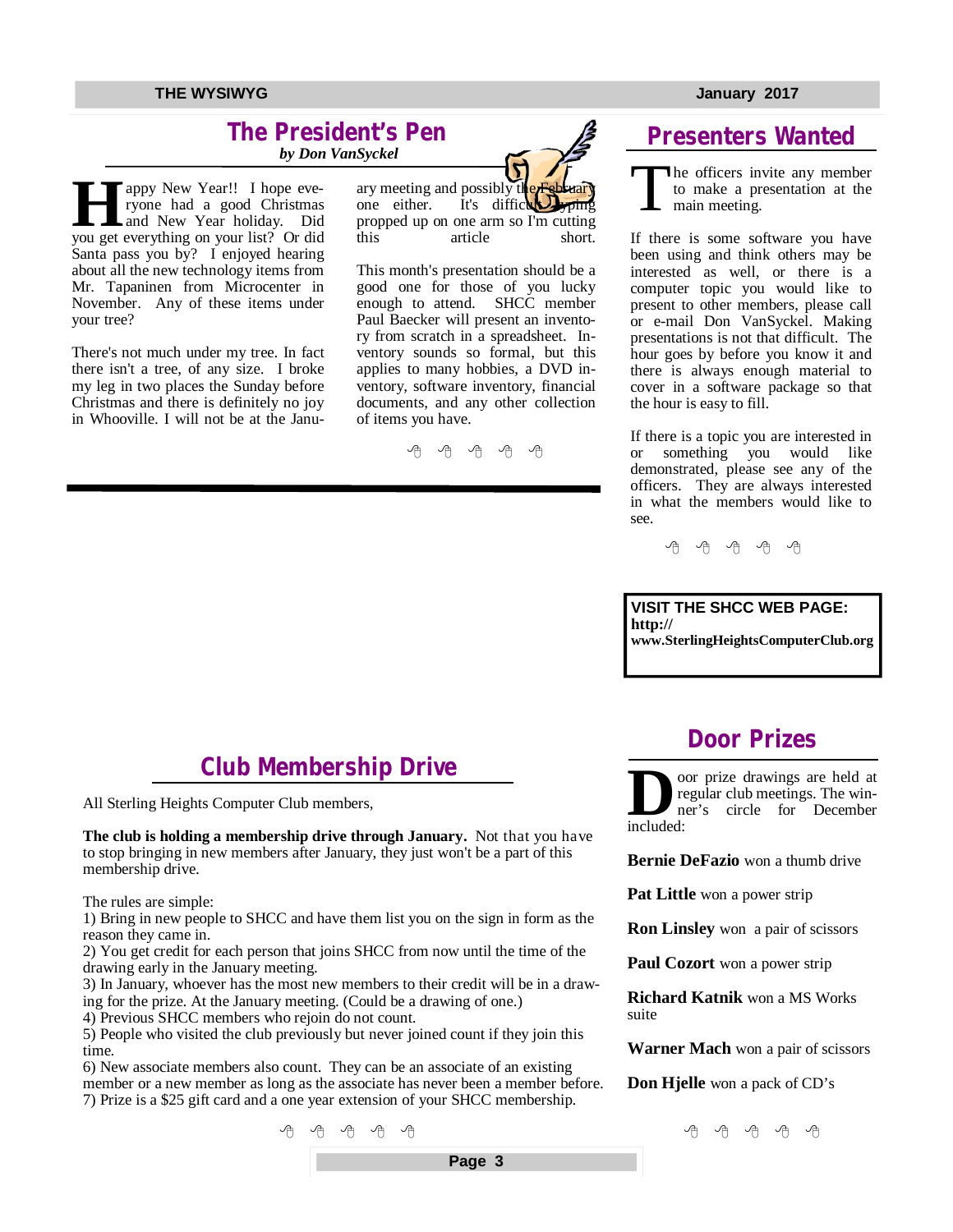## **How Windows 10 Changed Setting Default Programs**

Chrome to make it your default browser, rather than immediately making the change, as in the past, you'll be presented with the Settings

*From the Ask Leo Newsletter <https://askleo.com>*

**W**indows 10 changed the mechanism used to modify the default program for certain operations, forcing you to mechanism used to modify the default program for make the choice explicitly.

In order to thwart poorly-behaved programs, Windows 10 made a relatively major change to the way default programs are set. The change can be a little startling if you're not prepared for it.

So, let's prepare.

#### **What's a default program?**

A default program is the program that Windows associates with a specific type of file or a specific action.

If you're not using your web browser and you request a web page – say by clicking a link in a PDF document – Windows knows which web browser to use, even if you have more than one installed. It's this specific browser that's considered your "default". In my case, I have several browsers installed, but Google Chrome is my default browser.

Other examples include the default mail program used when you click on a link to send email, or the default program to open a document of a specific type, such as using Microsoft Word to open ".docx" files, instead of some other program.

#### **The problem: malicious behavior**

Windows includes a way for programs to check the current default for a specific operation, as well as a way to set the default. You've probably run into this when running a second internet browser and having it tell you that it's not currently the default, would you like to make it so?

With a click, you can change your default browser – or you can ignore the message, and nothing will be changed.



The problem? Overly-aggressive programs can change your defaults without asking. Particularly when installing software, PUPs and downright malicious software can change things such that the next time you open a web page or a document, or click on a link to send mail, their software runs instead of your previously-configured default.

#### **The change**

Programs can no longer make direct changes to default associations.

Instead, any attempt to do so is treated as if it were a request, and the Control Panel Settings App is run for you to make the change yourself.

For example, if you click the "Set as default" button presented by Google

**Page 4**

If you really want to make the change, click on the current default, and then choose from a list of alternatives.

If the "request" originated from elsewhere – perhaps some less-thanhonest software being installed – you can simply close the settings app, and no change will be made.

In either case, you've been explicitly alerted to the attempted change.

#### **The shortcut**

My take-away is this: if we're going to be taken to the settings app all the time anyway, why not just start there if we really do want to change something?

For example, I would fire up the Set-<br>tings App, and then under tings App,

| Settings                          |                                                                        |
|-----------------------------------|------------------------------------------------------------------------|
| සි<br>Home<br>Find a setting<br>Q | Choose an app<br>Music<br>Microsoft Edge<br>Recommended for Windows 10 |
| System                            |                                                                        |
| Display<br>₽                      | Firefox<br>Photo                                                       |
| Ε<br>Apps & features              | $\pm$<br>Google Chrome<br>D                                            |
| l i5<br>Default apps              | Video<br>Internet Explorer                                             |
| Notifications & actions<br>u      | e                                                                      |
| $\circ$<br>Power & sleep          | $^{+}$<br>Look for an app in the Store<br>$\mathbb{R}$                 |
| Battery<br>▭                      | Web b                                                                  |
| Storage<br>U                      | Firefox                                                                |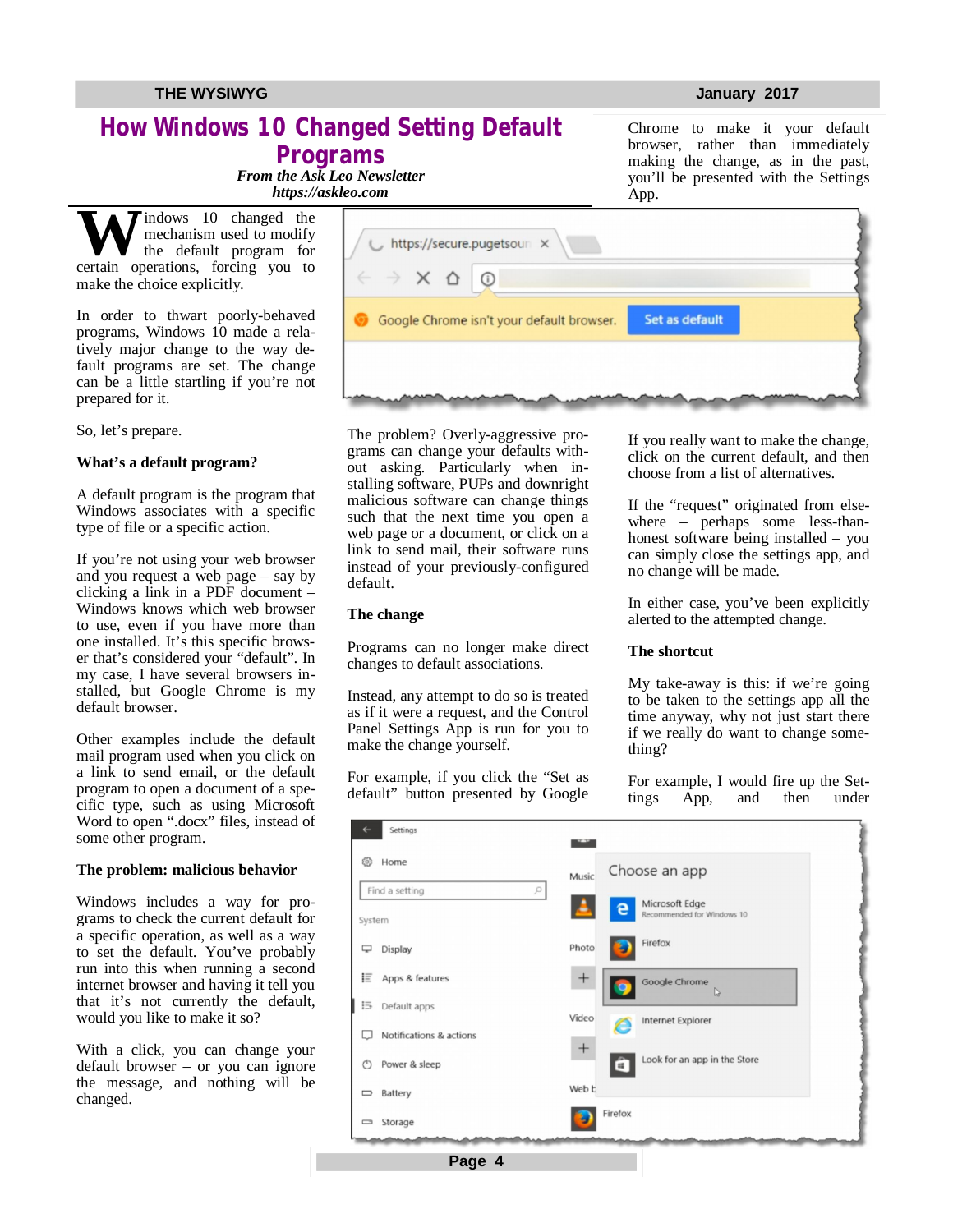| <b>THE WYSIWYG</b>                  |                     |
|-------------------------------------|---------------------|
| Settings<br>$\leftarrow$            |                     |
| Home<br>£63                         | Choose default apps |
| Find a setting<br>$\mathcal{L}$     | Email               |
| System                              | Choose a default    |
| Display<br>▭                        | Maps                |
| 巨<br>Apps & features                | Maps                |
| Default apps<br>ж                   |                     |
| Notifications & actions             | Music player        |
| Power & sleep<br>$\circ$            | VLC media player    |
| Battery<br>$\qquad \qquad$          | Photo viewer        |
| Storage<br>$\overline{\phantom{0}}$ | Choose a default    |
| Offline maps<br>四                   |                     |
| Tablet mode<br>马                    | Video player        |
| Multitasking<br>Ō                   | Choose a default    |
| Projecting to this PC<br>₽          | Web browser         |
| Apps for websites<br>$\Box$         | Google Chrome       |
| $\odot$<br>About                    |                     |

**System**, **Default apps**, make any or all the changes I might want to.

It's not something you need to do often, but rather than bouncing back and forth between the running application and the settings app, it feels a little less confusing to just start in Settings and proactively make the change.

Either way, you're going to end up in the Settings app.

*This article is republished, with permission, from the Ask Leo! Newsletter.* 

平 平 平 平 平

### **Internet Security** *by Dick Maybach, Member, Brookdale Computer Users' Group, NJ [www.bcug.com](http://www.bcug.com) [n2nd@att.net](mailto:n2nd@att.net)*

**its** personal computer is secure you're in a housecleaning mindset, which is why the title in the longer use, as each one represents a of this article isn't "Computer Securi-<br> **A** blocks malicious traffic. At the least, a personal computer is secure until you connect it to the Internet, which is why the title of this article isn't "Computer Security;" however, without communications, a PC loses much of its value. Yours is almost certainly connected, but you can take steps that greatly reduce the risks. First recognize that the greater risk is not to your computer but to the personal information it holds. We'll consider two types of defense, preventing attacks and recovering from any that do occur.

The most important step you can take is to keep your operating system and your applications up to date. This can be automatic for your operating system, although I prefer to have the vendor tell me when updates are available and decide for myself whether to install them. You will probably have to check each application separately, but this is surely worth the trouble. While

you're in a housecleaning mindset, remove all those applications you no longer use, as each one represents a potential vulnerability. Until you've

#### **January 2017**

completed this, updating your antivirus software is wasted effort.

In particular, if you're still using Windows XP, disconnect that PC from the Internet now, and never reconnect it while XP is running. If you must check your e-mail or your bank balance, use a secure operating system, such as Tails,<http://tails.boum.org/,>on a live DVD or (better) on a flash drive. Tails includes a nice suite of applications, including an Internet browser, an e-mail client, an office suite, graphics designer software, media players, a screen reader for the visually impaired, and a password manager. While using Tails you can't run any XP software, but you can read and write files on your XP disk. Tails is Linux, but as the screen-shot below shows, its user interface is similar to XP's, and you should feel comfortable using it. (In the shot, Tails has opened an image on the Windows 7 disk of the netbook on which it's running.) Furthermore, since Tails resides on a live medium, you can safely use it from almost any PC, regardless of how insecure it might be. Tails is designed for high security, and it's worth considering for such tasks as Internet banking, even if your present operating system is up to date.

Once your software is updated, you should secure your Internet connection with an effective firewall, which mon-

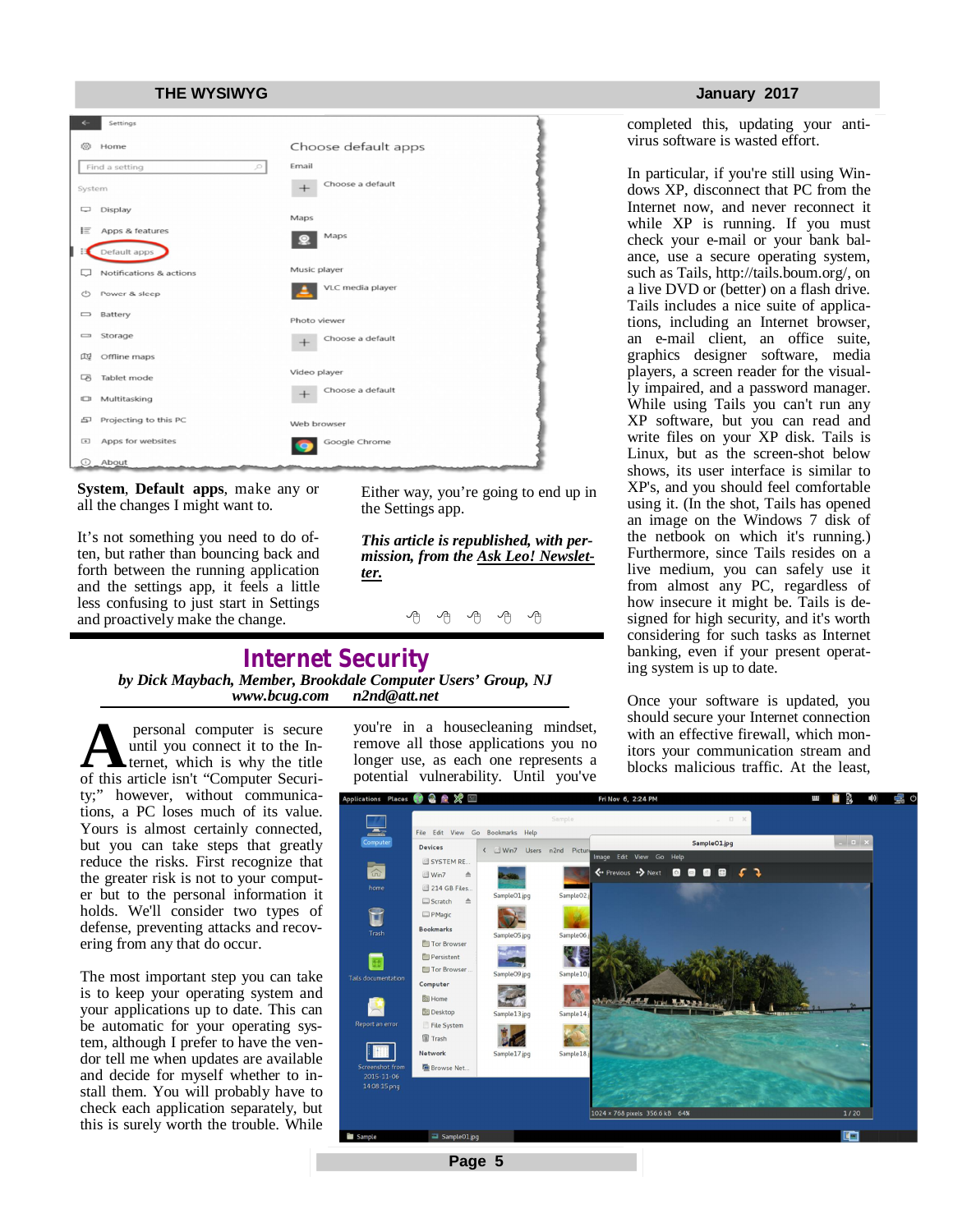install a software firewall on your PC, which many anti-virus suites contain, but a hardware one is more effective. Most broadband modems that include routers also have firewalls, but often ISPs don't keep these updated, with the result that you may prefer to install an Ethernet router that contains a firewall with the latest firmware available from the vendor. Keeping your router and firewall software updated is as important as for your operating system and applications. If your router includes Wi-Fi, be sure you have enabled WPA2 encryption and changed both the Wi-Fi and the administrator passwords. Otherwise, passersby and your neighbors have free access to your computers and your Internet connection.

Next address the least secure component in your system, yourself. Establish a process to generate secure passwords and store them securely and use it everywhere, and never use the same password for different places. A good application for this is KeePassX, <http://www.keepassx.org/,>which both generates secure passwords and stores them in an encrypted file. You have no doubt heard that you should never use as a password anything that can be linked to you, such as you mother's maiden name, your college, or a pet's name. Yet your bank insists on recording your answers to "security questions" that have these very things as answers, so that they can be used in case you lose your password. If you follow this irresponsible advice, an intruder looking at your Facebook page can probably find the answers needed to compromise your account. The solution is to use secure "answers" to these silly questions. For example the name of your high school could be x9\$Aw\*\_35{py. You'll of course have to store such obscure answers in your password program.

From my experience, most malware is installed on computers by users tricked by unscrupulous Internet sites. Be very careful when downloading software, as many sites include unwanted extras with the program you want. When making a search, I often find that the official source of an application is far down the list returned, and that the top choices often try to masquerade as the official source.

Windows users have to be especially careful, both because Windows is vulnerable to malware and because being the most popular operating system makes it the most attractive target.

E-mail is another risk. The only safe way to deal with a message from someone you don't know is to delete it immediately. Don't open any attachments and don't follow any links. This is good advice even if you think you know the sender, as e-mail addresses are easily forged. Unless you are expecting it, treat any e-mail with an attachment or a link as toxic. This is especially true of forwarded messages, since people in the habit of doing this seldom have the expertise to check them for hazards. Be especially careful of official looking e-mail claiming to be from your bank, the government, Microsoft, or similar entities and demanding immediate attention to avoid serious consequences. These folks seldom use e-mail to sound alarms. If you are concerned, contact them using the phone number or e-mail address you obtained directly from them, not the one in the email.

A common risk is euphemistically known as "social engineering" or "phishing," but is just swindling using techniques that have been around for thousands of years. You can often recognize these because they are one of the following:

- an unexpected email with a link or an attachment,
- a request that you forward emails, attachments, or links to others,
- a promise too good to be true,
- an email that isn't addressed to you by name,
- a sender who isn't specified, isn't someone you know, or doesn't match the "from" address,
- one with spelling or grammar errors,
- one with a link that doesn't match

where the email says the link will take you, or an attachment with an incorrect or suspicious filename or a suspicious file extension,

- one with a link or attachment to view an unexpected e-card or track an unknown package, or
- one that includes links to pictures or videos from people you don't know.

Other common techniques include emails or phone calls asking for sensitive information or asking that you perform some task, such as the following:

- a request for your name, account information, date of birth, Social Security number, address, and the like,
- a request that you click on a link or open a file to resolve a problem with your account or to repair a problem with your computer,
- a security alert in an email, popups, or a Facebook notice warning that your computer is at risk of being infected, or
- someone (probably an acquaintance) in another country needing assistance
- accessing a large sum of money, or stuck without any money,
- an IRS agent claiming that you owe taxes and must pay immediately.

Any time you are using the Internet, you should be as cautious as if you were on the street in a foreign country, because you are. It is easy to be lulled into a false sense of security because you are physically sitting in the familiarity of you own home.

You may be surprised that this far into the article, I haven't mentioned antivirus programs. That's because prevention is far more effective than correction. Relying on an anti-virus software as your only defense is like relying only on surgery and drugs to maintain your health, where a good diet,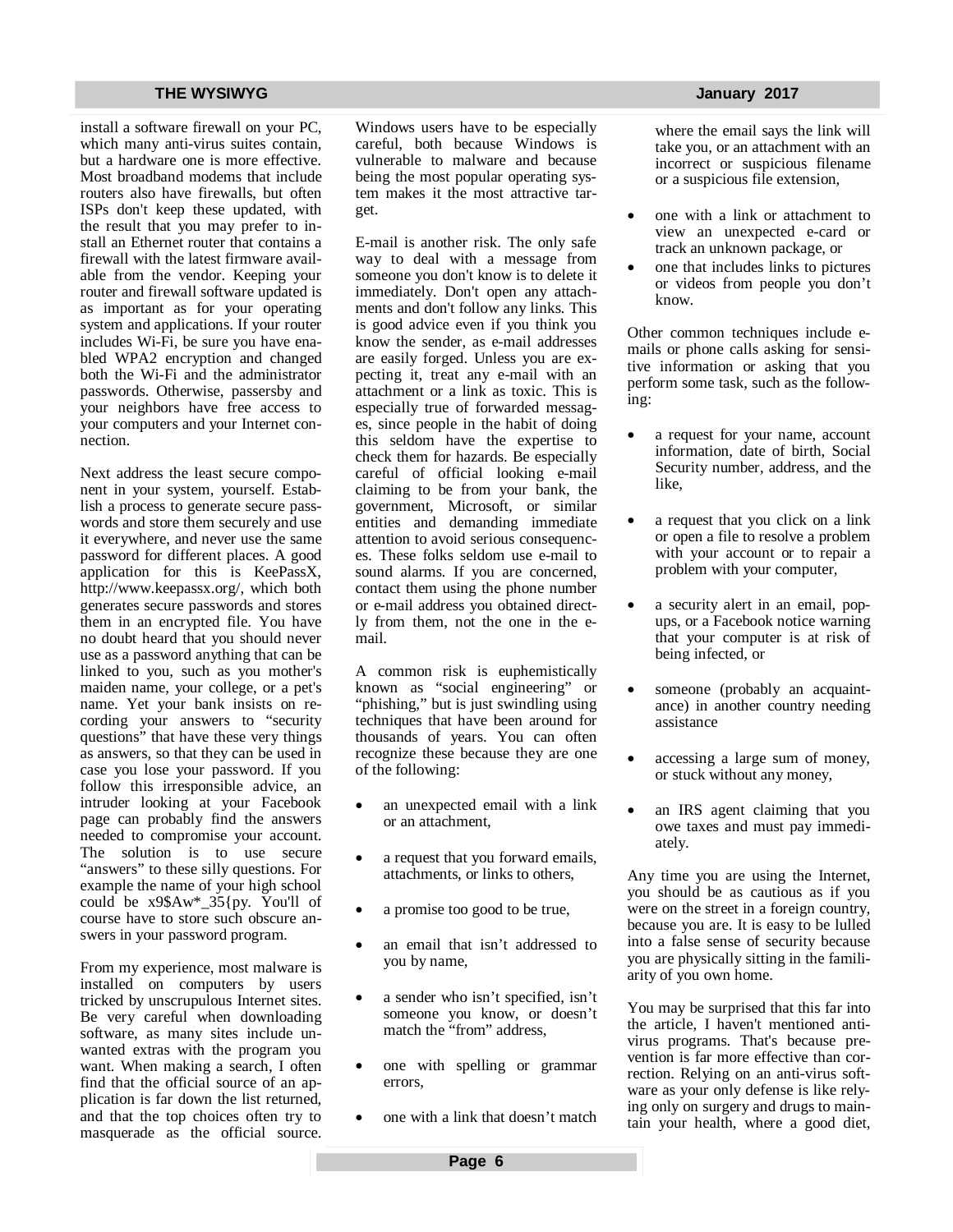#### **THE WYSIWYG AND RESIDENT CONSUMING A STATE OF A STATE OF A STATE OF A STATE OF A STATE OF A STATE OF A STATE OF A STATE OF A STATE OF A STATE OF A STATE OF A STATE OF A STATE OF A STATE OF A STATE OF A STATE OF A STATE OF**

exercise, and sensible personal habits are more effective. However, as with your health, even with good preventive measures, your computer can be compromised, and a common cure for Windows malware is a good anti-virus program. Just keep in mind that these aren't cure-alls, because they can only detect, and often but not always remove, that malware they know about. They can't prevent problems resulting from unpatched software or careless users. The only sure cure is a good backup regimen, which will allow you to recover not only from malware infection, but also hardware and software failure, and user mistakes. There are many antimalware programs from which to choose, ranging in cost from free upward, and an Internet search will show good reviews of these. Although they're not well rated, I use only the native Windows firewall and Microsoft Security Essentials. I feel that my preventive measures are effective, and I have frequent backups for recovery although I've seldom needed to resort to them. Although you should know that I usually do my Internet browsing from Linux, using Firefox with several protection add-ons enabled.

By making preparations and staying alert you can enjoy the Internet with inimal risk, and if you are attacked, you can recover with little or no loss.

*This article is republished, with permission, from the Ask Leo! Newsletter.* 

A A A A A

### **CEA Innovate!** *by George Harding, Tucson Computer Society, AZ [www.aztcs.org](http://www.aztcs.org) [georgehardingbd@eartlink.net](mailto:georgehardingbd@eartlink.net)*

**I I I I ICEA**, the parent organiza<br>
produces the Consumer Ele<br>
Show, presented in Las Vegas . attended a program put on by CEA, the parent organization that produces the Consumer Electronics

The program included a session called Technology Trends to Watch in 2016. It covered some of the hottest subjects today: 3-D printing, the Internet of Things (IoT), Big Data Analytics, Digital Health and Entertainment. **[Ed. Note: How much of this technology have you seen in 2016?]** 

The panel on 3-D printing stated that the technology for home use is not mature and someone trying to use the reasonably priced models available today will have difficulty using them to do anything significant. The business versions, however, are very useful. The latest James Bond movie blew up a golden Aston Martin. It was created from a 3-D printer! It was actually a miniature, but was, nevertheless, an accurate replica of the car. The panel anticipated high growth in this product area over the next few years, as more uses are found for creative products.

The Internet of Things refers to the universe of applications which connect devices to the Internet resources without human interaction. There are many

examples of this already in place: refrigerators advising you of the need to replace food; the many home situations that can be controlled by remote devices like smart phones; wearable technology to monitor and measure your health quality; GPS mapping in automobiles; self-driving cars. The current state of IoT has just begun and will expand dramatically in the future, according to the panel.

Big Data Analytics refers to the collection of usage data from you and others, in order to analyze and predict actions. This may be to identify the products you want more efficiently, to broaden product categories to better satisfy customers and increase sales and profits. Whether you know it or not, you are surrounded by Big Data collection and analysis. Every time you use a credit card, the data associated with the purchase goes to combine with other data to better serve our needs and the needs of business. An associated issue is that of privacy. There is as yet no consensus about whether Big Data is good or bad, whether it should be allowed or controlled in some way.

Digital Health is also known as Wearable Tech. This is a fast developing field, with quite a large number of products already on the market. The continued development will be in making products do more and do it better. It may go from the ability to track and measure health and fitness to actual diagnosis of disease.

Entertainment is big now, of course, but it shows no signs of slowing down. The personal game devices and the online gaming continue their rapid growth. What is just starting its big growth is the streaming of movies and shows. The trend is driven by the growing reluctance to be tied to a television set for one's entertainment.

It will be very interesting to see how these areas develop and grow over the next decade.

#### **Tech Armor case for iPhone6**

There are many cases available for the new iPhones. One of the best is Tech Armor's case for iPhone6 (there's also one for the iPhone6 Plus).

The new iPhones are different in several ways: thinner, larger and with a screen that is rounded at the edges. The Tech Armor case handles all of these.

Not only is it attractive, being a steel gray color, but it is tough enough to protect your phone from bumps, drops, scratches and knocks. The case has a slightly rough surface, making it easy to grasp and hold.

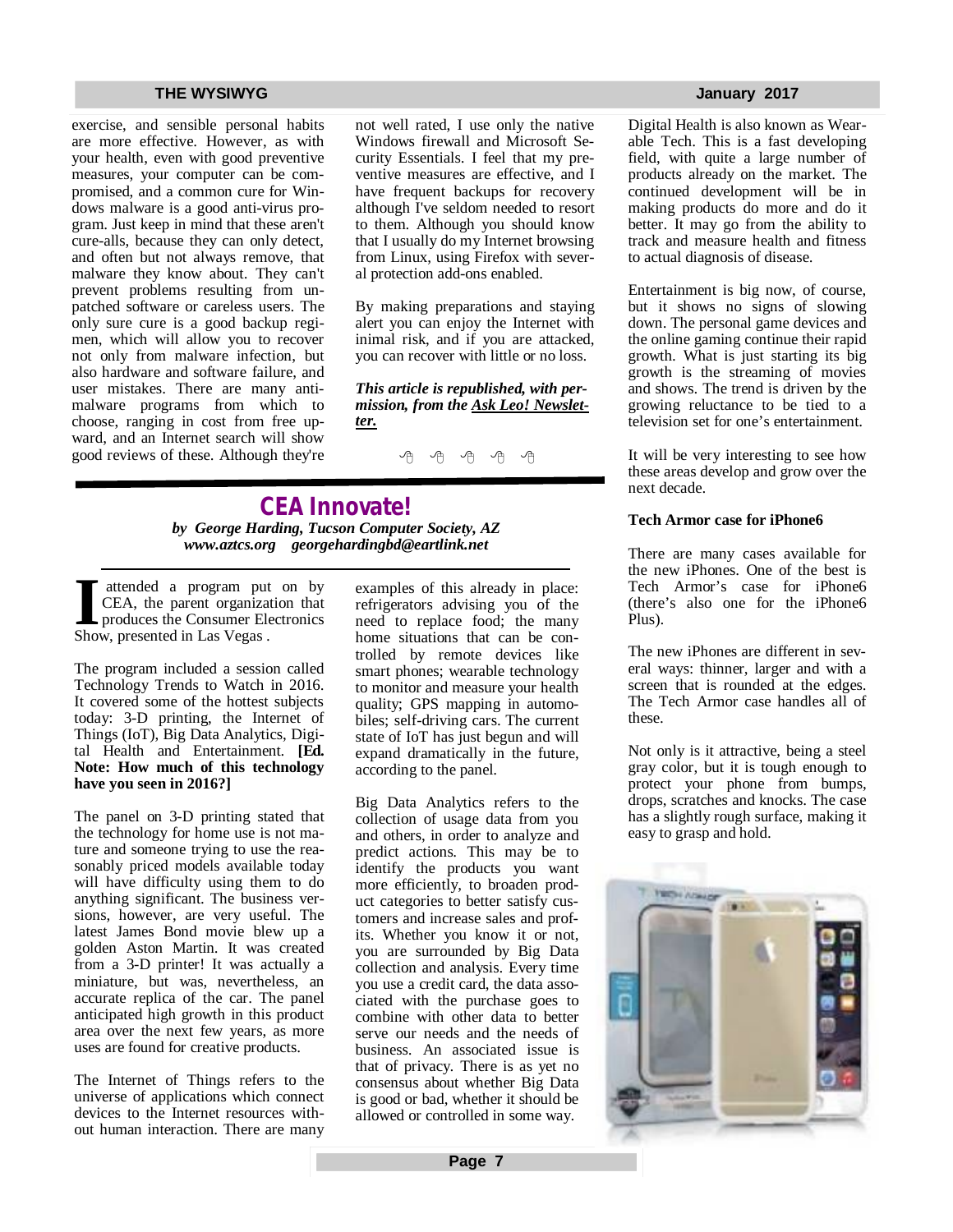The cutouts for the various buttons are well done, making it easy to press the buttons when needed.

The back is clear plastic, hard and protective of the iPhone back. The case does not come with a screen protector, but Tech Armor has that, too.

The case comes with a lifetime warranty and is reasonably priced.

About: Tech Armor case for iPhone6 Vendor: Tech Armor [www.techarmor.com](http://www.techarmor.com) Price: \$15, screen \$7

#### **Ventev**

This company produces wireless infrastructure products and mobile accessories. I was provided with several of the mobile accessories to test.

**Powercell 6000**. This external battery can be easily charged in any wall socket. The back of the charger has two prongs which fit the wall socket and fold into the charger case. You can charge one or two mobile devices with the built-in USB sockets, one providing 1 amp output at 5 watts, the other 2 .1 amps at 10 watts . The higher capacity output can be used for a tablet, or a smart phone. In fact, you can charge two mobile devices at the same time, if needed. Price \$75.

**Dashport r900.** This is a charger, too, but designed to be used in your



car. It plugs into the power outlet in the car's dash and provides power whether or not you are near an outlet. It comes with a cable for standard USB connection and also micro-USB. Price \$40.

**Chargesync cables**. There are several versions of this product, but each is designed to connect your mobile device to its charger or to another type of charger. What's really great about these cables is that they are flat, which means that they do not get tangled up like the round ones. They come in different colors, too. Whether you have an iPhone with 30-pin connection or one of the newer iPhone 5 or 6 cables, or even something else, you'll be able to find one of these cables for you.

Price: \$15 - \$25 About: Ventev [www.Ventev.com](http://www.Ventev.com)

#### **WeMo by Belkin**

We've known Belkin for many years for electronic gear, but they recently opened a new product area for exploration, capitalizing on the use of

the Internet to connect disparate things, the so-called IoT (Internet of Things).

I received their WeMo LED Lighting Starter Set for review. It contains two light bulbs and a Link device, plus a set of very brief instructions.

The light bulbs are equivalent in illumination to 60 watt tungsten bulbs. We have been urged to replace tungsten bulbs with CFL (compact flash light) bulbs, with the incentive that illumination is equivalent but electrical usage is much lower. The bulbs in this kit are LED and go further in reducing electrical usage.

> The bulbs look like what we're used to, but have some wizardry inside to allow connectivity through the Internet.

> So, what does the kit do for you? It allows you to control two light fixtures separately and to turn each off

or on at specified times, on specified days.

The procedure is to plug the Link into a wall socket. An LED comes on to tell you that it's connected. Next, you replace an existing bulb in a lamp or other fixture with one of the WeMo bulbs. You can use both bulbs in the same fixture (a chandelier, say) or in

two separate fixtures. Each is controlled separately.

Next you download the WeMo app. There is one for Apple as well as Android. You next connect through the app to the WeMo network, then to your home or office network. Once this is done, the app searches for devices. When it finds the bulbs, it stores them and takes you to a page where you can set up your rules.

The rules involve On time, Off time and day(s) of the week. There is also an Away From Home setting, which is different from the standard setting. One other feature is the ability to fade in or out when the bulb turns on or off.



With the bulbs and the app, you have control over your lighting, no matter where you are, provided you have Wi-Fi, 3G or 4G service.

Belkin has other devices in the WeMo line: Light Switch, Switch/Motion, Crock Pot, Holmes Heater, Holmes Humidifier, Mr. Coffee and Holmes air Purifier.

About: WeMo Vendor: Belkin [www.belkin.com/us](http://www.belkin.com/us) Price: \$100, additional bulbs \$30

*This article has been obtained from APCUG with the author's permission for publication by APCUG member groups.*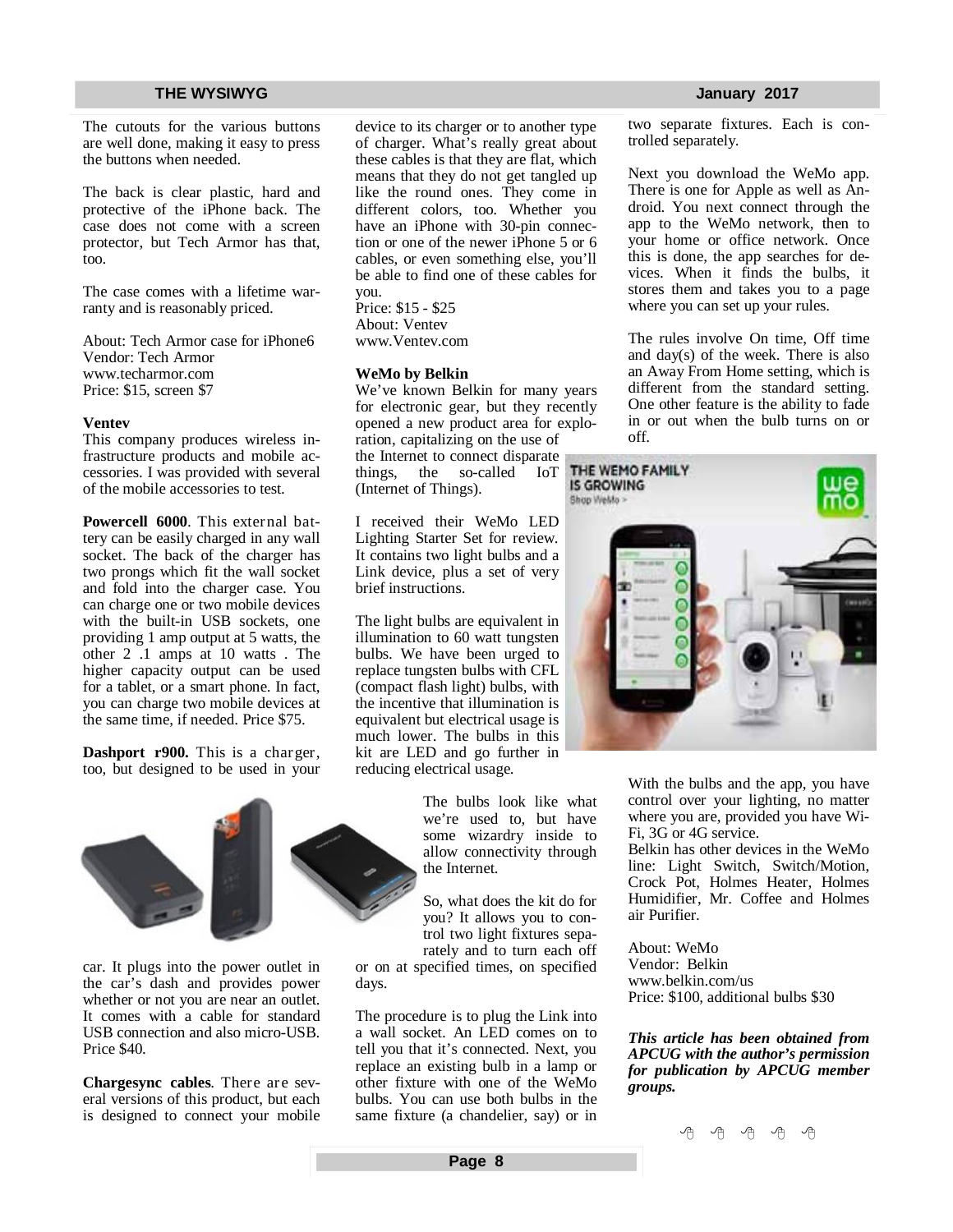## **Privacy? What Privacy?**

*From the Ask Leo Newsletter <https://askleo.com>*

Simply emailing your entire<br>
scontact list with a notice that<br>
you've changed your email<br>
address is NOT the way to change Imply emailing your entire contact list with a notice that you've changed your email your email address.

From time to time, I get emails like this one:

Hello everyone,

Just letting you know we have changed our email address to {email address removed}.

Our old address, {email address removed}, was compromised. Please delete it.

We will stop using our old address immediately.

Thanks,

{name removed}

{new email address removed}

On one hand, that works well for letting your friends and family know that your email address has changed.

On the other hand, there are serious problems with this approach. Let's review the most common ones, and what you should do instead.

#### **Problem #1: CCing everyone**

You can't see it in my example above, but the individual who sent that message included all the recipients on the CC line…

… all 68 of them.

What that means is that not only will the message be exceptionally difficult to read on some email clients (long lists of email addresses sometimes take up a majority of the space above the message itself), but the sender exposed everyone's email address to everyone else…

… whether or not they would have been okay with that.

Email addresses are funny things. While many people consider them unimportant, giving out someone's email address without permission is considered a breach of privacy.

### **Problem #2: using this for companies**

Looking over the list of additional recipients of that message, I saw many email addresses for companies that this person had done business with, including major drugstore chains, book stores, and more.

Email Address PrivacyThe good news is that these companies aren't going to pay attention to this email; they don't have time to handle individual email address changes in this manner. The reason that's good news is that it's unlikely they will see the lengthy list of additional email addresses included on the CC line.

The bad news is that these companies aren't going to pay attention to this email. They don't have time to handle individual email address changes in this manner. You might as well have sent nothing at all.

Of course, it could still be bad news. A less-than-honest company could pay just enough attention to harvest the email addresses and start spamming all your friends. They could even spoof the From: line to make the spam messages look like they came from you.

But they won't change your email address.

Problem #3: using this for mailing lists

The reason I got this email was because this person subscribes to one or more of my mailing lists.

Once again, just sending email to the mailing list owner isn't the way to change your email address for that subscription. Particularly for large lists, that takes time list owners just don't have. In my case, I have perhaps a dozen different lists across three different types of providers – I don't even know which list your email address is on.

Several of the addresses this change request had been sent to were "do not reply" email addresses. Sending a reply to a "do not reply" email address is

pretty pointless, for a hopefully obvious reason.

#### **The solution: take the time to do it right**

Yes, this takes time. That's one reason that changing an email address can be painful.

But the steps are pretty simple:

For real people, send that email, but send it only to friends, family members, and other individuals, and use BCC to hide everyone's email address from each other.

For online accounts, log in to your account at those services and change your email address yourself. If you no longer have access to an old email address associated with the account, or you've lost your password, look up your customer support options and follow those. Don't just send email to a random email address in your address book – it won't work.

For mailing lists, check the most recent email you received from that list for instructions on how to change your email address, and then change your email address yourself. If there are no instructions, find the site or service where you signed up in the first place for instructions. Only if you can't find instructions to change your email address yourself should you then look for support options relating to that mailing list to ask for help.

The bottom line is simple: tell your friends, and everywhere else, change your email address yourself.

Just sending out an email blast to everyone you can think of is simply not going to work.

*This article is republished, with permission, from the Ask Leo! Newsletter.* 

A A A A A

**If your e-mail or mail address changes, please e-mail: secretary@SterlingHeights ComputerClub.org**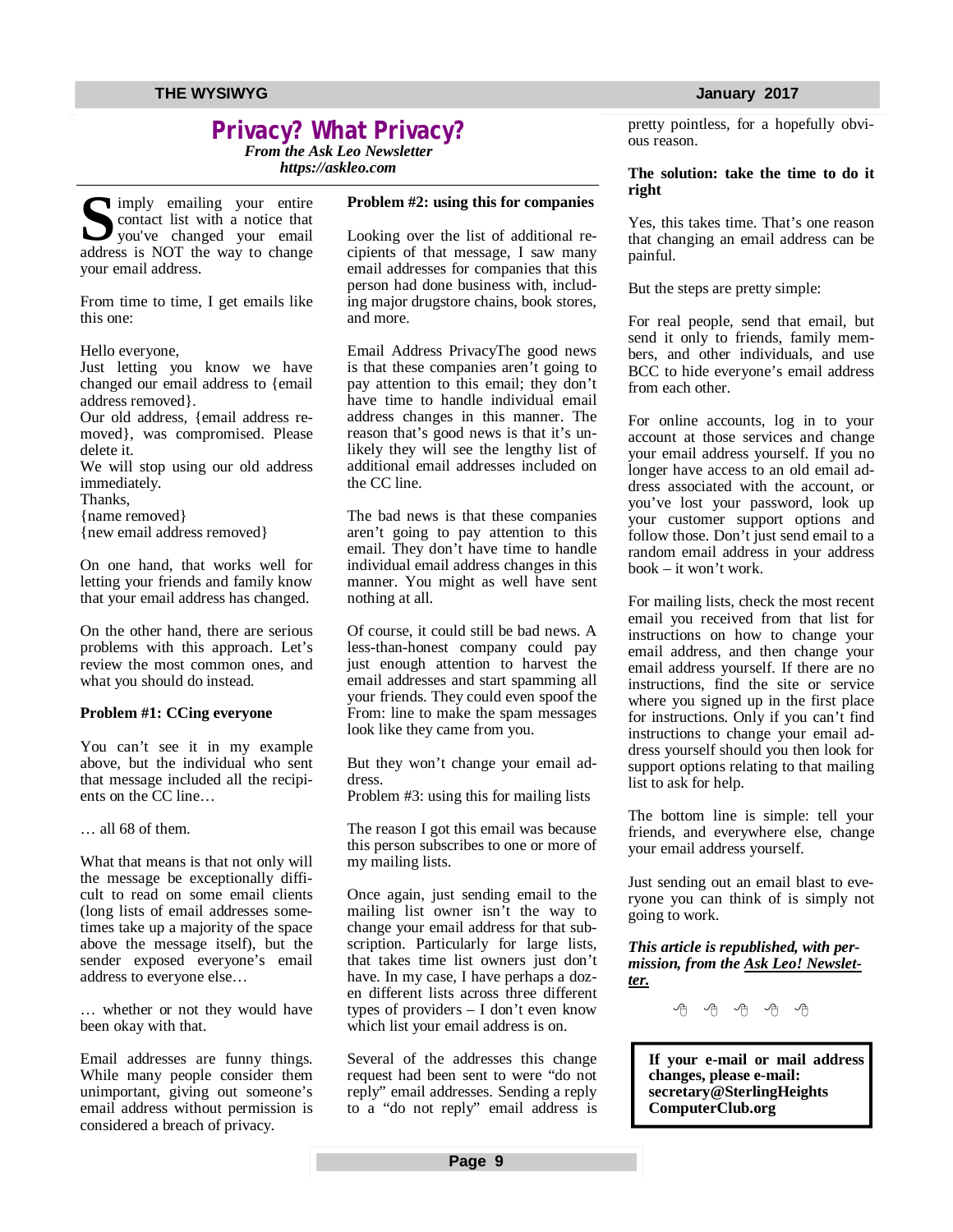## **Should I Buy A Chromebook?**

*by John Moss, Green Valley Computer Club, AZ [www.ccgvaz.org](http://www.ccgvaz.org) [dmfitch@cox.net](mailto:dmfitch@cox.net)*

**W** hat is a Chromebook?<br>
Chromebooks are light-<br>
weight lantons that run an operating weight laptops that run an operating system called Chrome OS; Chromebooks are made by computer manufacturers like Dell, HP, Acer, Samsung, Toshiba, and Lenovo. These computers are designed to be used primarily while connected to the Internet, with most applications and documents living in the cloud. As a result, these laptops don't have a lot of onboard memory, but they don't have very large price tags, either.

Chromebooks are optimized for Google's apps, such as Gmail, Google Calendar and Google Drive. Getting set up on a Chromebook will be easy if you already use Google's services for your email, calendar and documents. However, if you use other popular services--such as Microsoft Outlook, AIM or Yahoo Mail--it might take some time to get adjusted to Google's OS.

If you use your computer primarily for email, Facebook, and general Internet surfing, you will get along just fine with a Chromebook. After all, that is exactly what Chromebooks were designed for.

#### **Key Advantages of a Chromebook**

So, are Chromebooks good enough for what you do with your laptop? Here are some of the features that draw people to a Chromebook as opposed to a Windows or Mac computer.

- 1. Price: The majority of Chromebooks cost significantly less than your average laptop. Chromebooks can be had for as little as \$140 with mid-range models in the \$200-250 range.
- 2. Speed: Chromebooks can power on and be ready to use in around eight seconds.
- 3. Battery: Chromebooks last a longer time on battery than most laptops.
- 4. Security: The Chrome OS has built-in virus and malware protection.
- 5. Sync: Chromebooks sync all your apps and passwords with Chrome browsers on other computers. This also means that you will never lose your work, as all of your data is saved on Google Drive (in the cloud).
- 6. Cloud Storage: You get 100GB of Google Drive storage free for two years with all new Chromebooks.
- 7. Updates: Chromebooks update themselves silently, automatically, and in the background.
- 8. Weight: Most Chromebooks are lightweight.

### **Disadvantages of a Chromebook**

Like anything, Chromebooks, too, have their own shortcomings. It is necessary to be aware of some of the limitations and disadvantages of Chromebooks before making your final decision.

- 1. If you are married to Microsoft Office products, a Chromebook is not for you. Google encourages you to use its own free online suite of Office-like services.
- 2. Chromebooks, while startup is quick, can be slow while performing tasks such as working with spreadsheets or retrieving or saving files. This is due mainly to the fact that most of the processing is being done in the cloud.
- 3. Chromebooks typically only have 16 to 32GB of on-board storage. Limiting storage helps keep the price down because component costs are cheaper. Google wants you to store your data in the cloud, and that is why it includes 100GB of online storage for free for two years.

Chromebooks have no optical drive for CDs and DVDs

#### *This article has been obtained from APCUG with the author's permission for publication by APCUG member groups.*

西 西 西 西

# **Are Password Mangers Safe?**

*From the Ask Leo Newsletter <https://askleo.com>*

**P**assword management utilities<br>
are great tools to not only man<br>
age your passwords, but t<br>
more secure about how you use them. assword management utilities are great tools to not only manage your passwords, but be

Recently I tried to use RoboForm for an account at a large financial institution, but I couldn't get it to work. In response to my inquiry, this institution said they do not permit log in using credentials that are stored on software because the security of the password could become jeopardized if my computer were hacked, invaded, etc. Is this true? Am I safer not to use tools like RoboForm?

There are people who believe that using password managers represents a single point of failure. Very technically, they are mostly correct: if someone

gains access to your password manager, they have access to everything within it.

But not-so-technically, I strongly believe they are seriously misguided.

Using a password manager is, in my opinion, significantly safer than the alternatives.

#### **Security best practices**

Without using a password manager, the idea is that you:

- Have good, strong passwords (long and complex).
- Keep them nowhere but in your head (memorable).

**Page 10**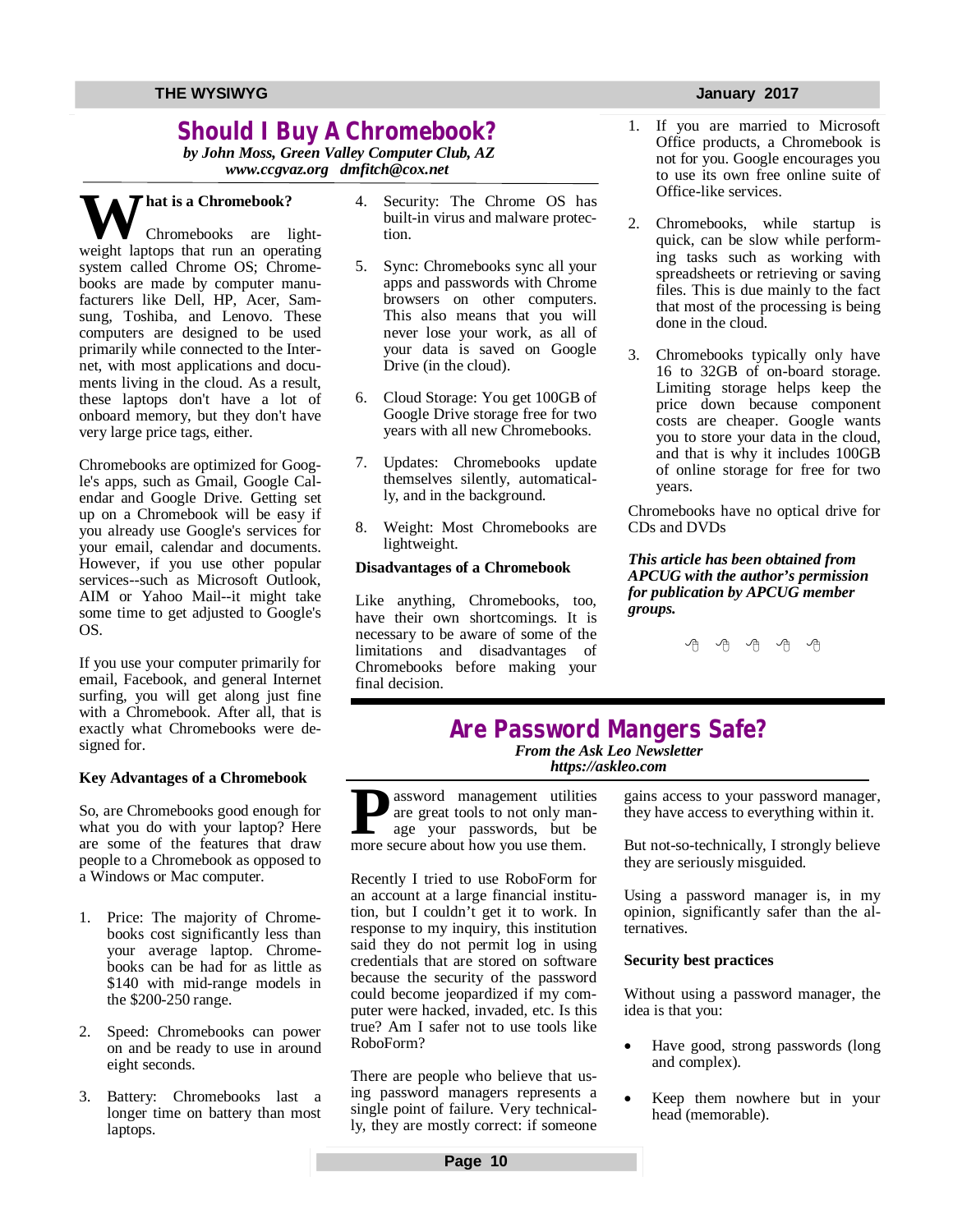Use a different password on every site or service that requires one (unique).

Yes, that would be ideal.

It's also impractical for most people.

As far as I'm concerned, those requirements cannot all be met at the same time. At least one of them will be compromised.

#### **Without a password manager**

Without a password manager, most people will compromise their security in one way or another.

- They'll choose a less secure password that's easy to remember (short and/or not complex).
- They'll use the same password at multiple sites (not unique).
- They'll save the password using unsecure technology, or write the password on a note kept nearby (not memorable).

Any one of those decreases your security significantly.

I believe avoiding technology specifically designed to keep passwords secure doesn't make you safer. When you factor in human nature, it decreases overall security significantly.

#### **With a password manager**

Password managers make best practices easy – even trivial. Using a password manager allows you to:

- Generate and use secure, complex, and appropriately long passwords.
- Never need to type or remember passwords – the password manager remembers them for you.
- Use different passwords on different sites.

These are things that people don't do unless they have a tool in place to help them.

On top of that, most password managers add several features that make improved security even more convenient. They can:

- Synchronize your information across multiple computers.
- Be used on mobile devices.
- Automatically fill in not just passwords, but common web forms.
- Store arbitrary notes.

All with more security than almost all alternatives.

If you're compromised, you're compromised

It is true that if your computer is compromised, all bets are off. Malware could gain access to whatever it is you have stored on the computer.

For example, while I'm logged into LastPass, all the information is technically available to software running on my machine – good software or bad.

That's a serious concern, and not to be taken lightly.

But it's a concern that exists regardless of whether you use a password manager or not. If you somehow manage to meet the three criteria (complex, memorable, and unique) with your passwords, then all bets are still off if a keylogger captures what you enter when you log in to your bank account.

Avoiding a password manager doesn't increase your security one whit. In fact, I'd wager there's more malicious software out there waiting to see what you type in than there is targeted at stealing the contents of your password manager.

There's just no substitute for keeping your machine secure to begin with. But are password managers safe?

Used properly, yes. In fact, I'll go so far as to say that they are safer than any practical alternative that you might think of.

Of course, there are no absolutes – that, too, is a practical reality. There is no such thing as absolute security. As I said earlier, if you fall victim to malware, all bets are off, no matter what technique you use to keep your password information.

In fact, I'll put it this way: password managers are the safest way to keep a record of your online account information, but they are no safer than:

- The master password you use to access the password manager.
- Your own ability to use your computer safely.

The last one scares most people, but my claim is that using password managers is, in fact, one way to use your computer more safely.

### **What I do**

I keep my machine(s) secure by doing the traditional things that you hear over and over: keeping software up-to-date, running up-to-date scans, avoiding malicious websites and downloads, not falling for phishing, and so on and so on.

I use LastPass as my password manager to manage my passwords and additional security information.

I use Google Authenticator, a form of two-factor authentication, to access my LastPass vault. (There are several forms of two-factor authentication available in LastPass.) What two-factor authentication boils down to is that if I'm not logged into my LastPass account, then you can't get in even if you know my master password. To get access to my LastPass vault, you need both my master password and my cellphone.

I have LastPass automatically log out after some amount of time on any device which I'm not 100% certain won't get stolen or accessed without my permission.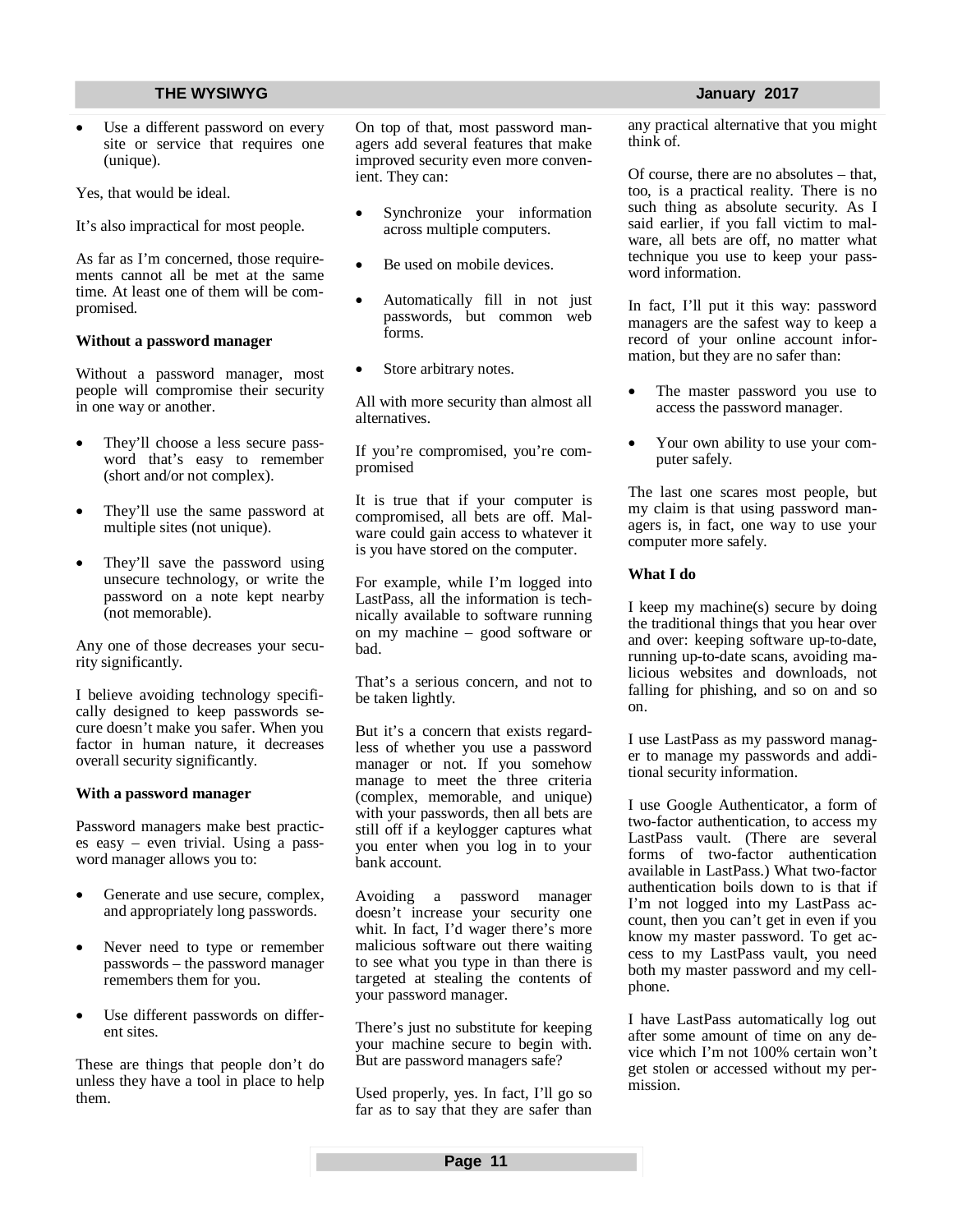Even with two-factor authentication, I keep my master password secure and complex.

I'm not going to claim it's impossible for anything to happen – that'd be a foolish claim. I am, however, very satisfied with the risks and trade-offs.

Let's face it, even doing business offline has risks and trade-offs.

*This article is republished, with permission, from the Ask Leo! Newsletter.* 

A A A A A

**Blu-Toque** *by George Harding, Tucson Computer Society [www.aztcs.org](http://www.aztcs.org) [georgehardingsbd@earthlink.net](mailto:georgehardingsbd@earthlink.net)*

**B**<br>
ty and usefulness. More and<br>
more applications use Blue-<br>
tooth, a short distance communication luetooth is gaining in popularity and usefulness. More and more applications use Bluetechnology. Bluetooth is not new, but the use of it to enable applications is becoming more frequent and innovative.

One such application is Blu-Toque, otherwise known as Bluetooth Beanie. Here is an innovative use of Bluetooth to play songs that are on your smartphone.

The woolen cap has a battery which is charged with an included cable. One end is a micro-USB connector, the other a USB plug. The battery compartment is accessed on the inside of the Beanie. Charging takes a while, but should last for 2 ½ days of standby and 6 hours of talk time, according to the company. The battery is lithiumion.

Once charged, you can pair the device with your smartphone in the usual fashion. Then you can listen to your songs as you skate, hike, ski, walk or

whatever, out of doors and keep your ears warm at the same time.

The module is on the outside of the beanie and has three pressure points. The middle one pressed 3 seconds turns on the device and pressed once plays or stops the music. The right-hand one skips to the next selection or, if given a long press increases volume. The left-hand one skips to previous selection or, if given a long press decreases volume. The long press actions did not work for me, but the smartphone can be used instead for volume control.

The beanie comes with the charging cable and a User Manual which is printed in very small type, but includes brief instructions in three languages.

There are some warnings in the instruction packet.

- 1. Do not expose to liquids or moisture
- 2. Don't tamper with it
- 3. Pull out the Bluetooth module before washing the beanie
- 4, Keep it away from fire (I wonder if it is flammable!)
- 5. Do not store it near acids or alkaline material

I had one problem with the fit of the beanie. I guess my head must be larg-

> er than the model in the picture, because I couldn't get the beanie to fit completely over my ears. I could still hear the music, but my ears would get cold, if I were in a cold environment.

Blu-Toque by Caseco [www.caseco.ca](http://www.caseco.ca) Price \$50

←

## **Member Classified Ads**

**N**one this month. Please send<br>
any classifieds to the<br>
e-mail address posted on page 2 of one this month. Please send<br>any classifieds to the any classifieds WYSIWYG Publisher at his the newsletter.

## $\oplus$   $\oplus$   $\oplus$   $\oplus$

# **Club Record Changes**

To update your e-mail add<br>
phone number, etc., please<br>
-mail the club secretary at:<br>
retary@SterlingHeightsComputer o update your e-mail address, phone number, etc., please e -mail the club secretary at: Sec-Club.org. Using this address will provide the smoothest and quickest venue for any changes.

A A A A A

# **Attend The SIG**

If you do not attend SIG meetings,<br>you are missing out on important<br>club benefits available to you.<br>These small group get into more detail f you do not attend SIG meetings, you are missing out on important club benefits available to you. and more question and answer sessions than is possible at the main meeting.

A A A A A

## **SHCC Emergency Cancellation**

**S** MCC is open and will not if MCC is **T** terling Heights Computer Club meets at Macomb Community College (MCC). We will meet if closed. MCC closure is announced with other school closings on many local TV and radio stations and on their web site. All members of SHCC have an email address. One of the SHCC officers will send an email to the addresses SHCC has on file alerting members to the event cancellation. If your email is broken, call an officer; don't leave a message, call another officer if you don't talk to someone live. It is your responsibility to keep the email address you have listed with SHCC current.



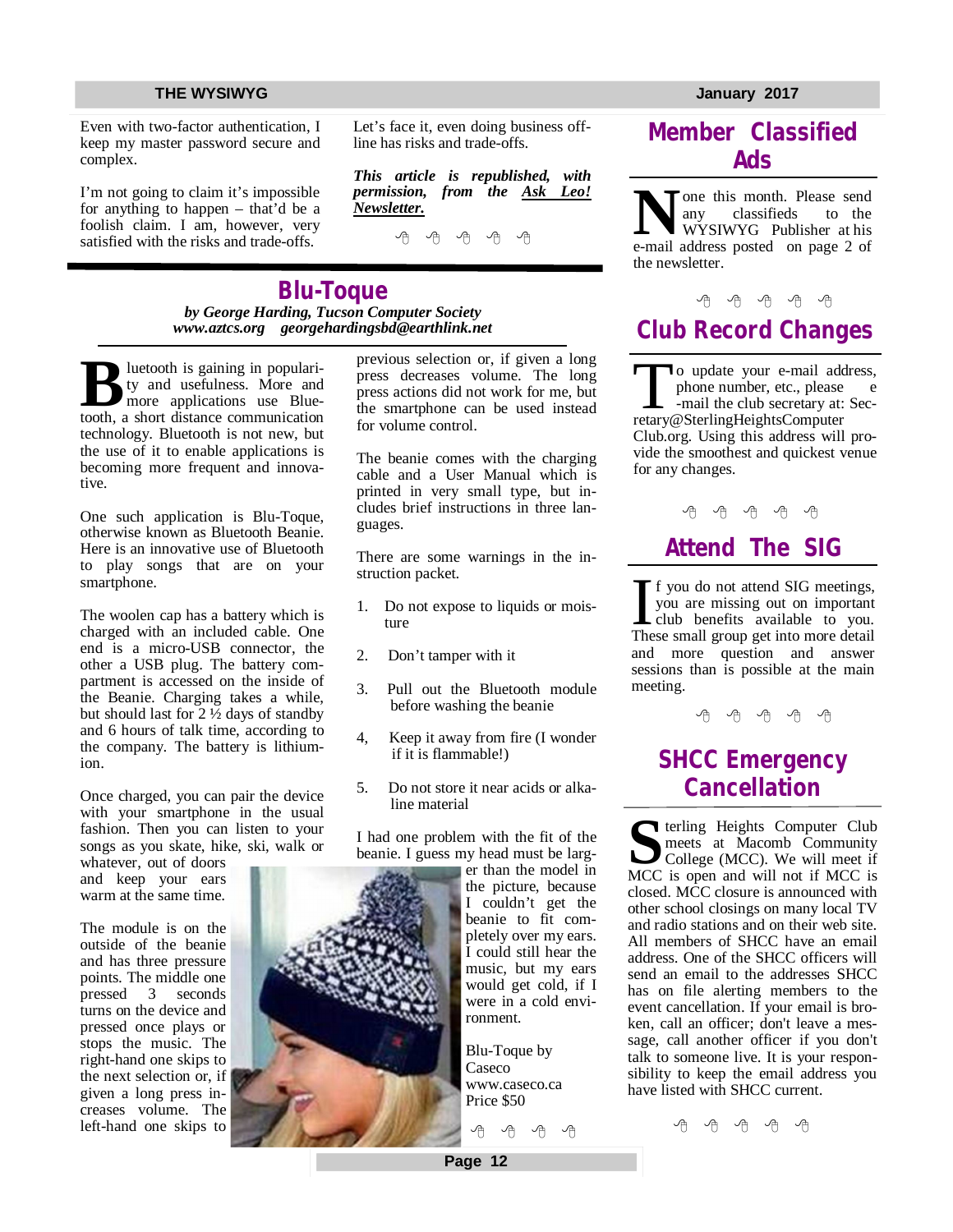## **WYSIWYG WEB WATCH (www)**

*by Paul Baecker* [webwatch@sterlingheightscomputerclub.org](mailto:webwatch@sterlingheightscomputerclub.org)



**This column attempts to locate sites containing valuable, amusing, and free content, with no overbearing pressure to purchase anything. Club members are encouraged to submit favorite sites (a description is optional) to the e-address noted above, for inclusion in a future WYSIWYG issue. Also check the SHCC web site ("Web Page Re-**

**views") for previous gems.** 

Start learning Linux in minutes with this extensive beginner's guide.

<http://www.tecmint.com/free-online-linux-learning-guide> -for-beginners/

Whether you choose Linux, Windows or Mac, there are numerous free & open-source software ('FOSS') applications available that do the same thing as the expensive software you may be used to. <https://open-source-software.zeef.com>

Does privacy exist anymore? Just barely. [http://www.computerworld.com/article/3135026/data](http://www.computerworld.com/article/3135026/data-)privacy/does-privacy-exist-anymore-just-barely.html

50 lesser known useful Linux commands (a 5-part article).

[http://www.tecmint.com/11-lesser-known-useful-linux](http://www.tecmint.com/11-lesser-known-useful-linux-)commands/

Which laptop CPU is right for you? (Article does not cover AMD processors much.) <http://www.laptopmag.com/articles/cpu-comparison>

Learn how to develop a logical Windows folder structure, and save yourself loads of time locating your files. [https://www.lifewire.com/organize-your-stuff-with](https://www.lifewire.com/organize-your-stuff-with-)windows-folders-3507017

10 reasons why consumers should buy business laptops.

[http://www.laptopmag.com/articles/10-reasons-why](http://www.laptopmag.com/articles/10-reasons-why-)consumers-should-buy-business-notebooks

The perfect laptop? Here's what it should have. <http://www.laptopmag.com/articles/my-perfect-laptop>

Use *Reset This PC* to fix major problems in Windows 10 & Windows 8. Caution: This is a last-resort solution for serious issues.

<https://www.lifewire.com/reset-this-pc-2626216>

How to use the excellent and free VLC media player software to download videos from [www.youtube.com](http://www.youtube.com) . Other tools are also discussed in this article. [http://www.digitaltrends.com/computing/how-to](http://www.digitaltrends.com/computing/how-to-)download-youtube-videos/

What a year on Earth really looks like. (10 min. video) [https://www.youtube.com/watch?v=9Ml4\\_Jv\\_HkE](https://www.youtube.com/watch?v=9Ml4_Jv_HkE)

Photographs, directions, histories, and GPS coordinates of every U.S. lighthouse and of several Canadian lighthouses.

<http://www.lighthousefriends.com>

16 commands to check hardware information on Linux. [http://www.binarytides.com/linux-commands-hardware](http://www.binarytides.com/linux-commands-hardware-)info

Over 2,500 free (and downloadable) Cheat Sheets, Revision Aids and Quick References (home/garden, language/culture, Windows/Linux, hobbies/leisure, more).

<https://www.cheatography.com>

20 funny terminal commands of Linux. [www.tecmint.com/20-funny-commands-of-linux-or-linux](http://www.tecmint.com/20-funny-commands-of-linux-or-linux) -is-fun-in-terminal

Affordable gaming PCs for 2016. [https://elitegamingcomputers.com/good-cheap-gaming](https://elitegamingcomputers.com/good-cheap-gaming-)computers/

Having computer hardware problems? Here's a free tool to help detect them. [https://www.maketecheasier.com/detect-computer](https://www.maketecheasier.com/detect-computer-)hardware-problems

100 places that will give you free stuff on your birthday. [http://www.thepennyhoarder.com/100-places-will-give](http://www.thepennyhoarder.com/100-places-will-give-)free-stuff-birthday/

"PC Speed Up" is technically not a virus, but it does exhibit plenty of malicious traits, such as rootkit capabilities and browser highjacking. It often downloads with other reputable software, and can be challenging to remove. Here are some tips to getting rid of it. <https://malwaretips.com/blogs/pc-speed-up-virus/>

"Typography Deconstructed" -- a comprehensive guide to the anatomy of type. Free download. <http://www.typographydeconstructed.com/wp-content/> uploads/2011/12/TypeDecon-Digital-Download.pdf